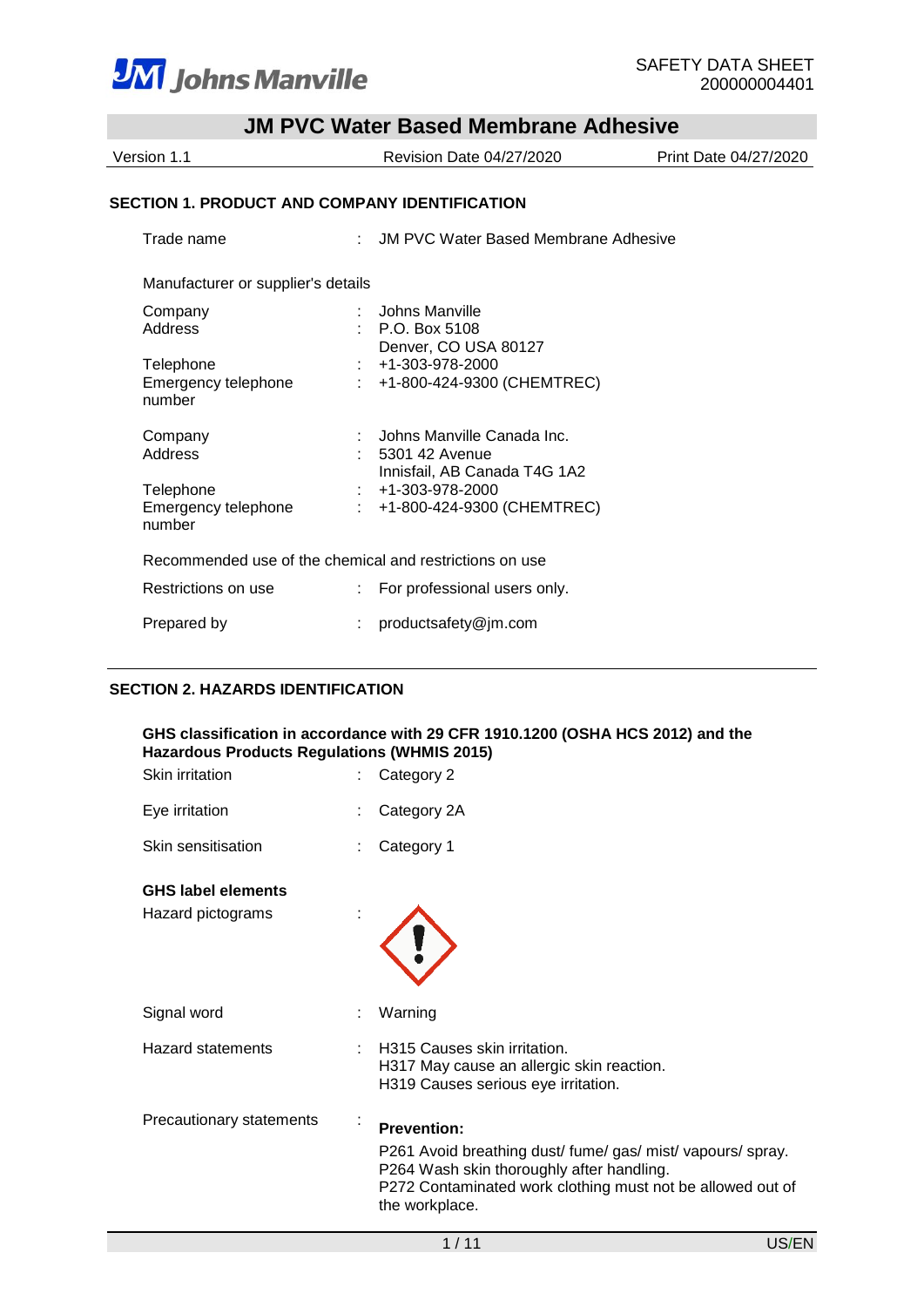

| Version 1.1   | Revision Date 04/27/2020                                                                                                                                                                                                                                                                                                                                                                                                                                | Print Date 04/27/2020 |
|---------------|---------------------------------------------------------------------------------------------------------------------------------------------------------------------------------------------------------------------------------------------------------------------------------------------------------------------------------------------------------------------------------------------------------------------------------------------------------|-----------------------|
|               | P280 Wear protective gloves/ eye protection/ face protection.                                                                                                                                                                                                                                                                                                                                                                                           |                       |
|               | Response:                                                                                                                                                                                                                                                                                                                                                                                                                                               |                       |
|               | P302 + P352 IF ON SKIN: Wash with plenty of soap and water.<br>P305 + P351 + P338 IF IN EYES: Rinse cautiously with water<br>for several minutes. Remove contact lenses, if present and easy<br>to do. Continue rinsing.<br>P333 + P313 If skin irritation or rash occurs: Get medical advice/<br>attention.<br>P337 + P313 If eye irritation persists: Get medical advice/<br>attention.<br>P362 Take off contaminated clothing and wash before reuse. |                       |
|               | Disposal:                                                                                                                                                                                                                                                                                                                                                                                                                                               |                       |
|               | P501 Dispose of contents/container to an approved facility in<br>accordance with local, regional, national and international<br>regulations.                                                                                                                                                                                                                                                                                                            |                       |
| Other hazards |                                                                                                                                                                                                                                                                                                                                                                                                                                                         |                       |
| None known.   |                                                                                                                                                                                                                                                                                                                                                                                                                                                         |                       |

#### **Chemical nature**

Adhesives and/or sealants

#### **Hazardous components**

| l Chemical name                                                           | CAS-No.        | Concentration (%) |  |  |  |
|---------------------------------------------------------------------------|----------------|-------------------|--|--|--|
| 2-propenoic acid, polymer with butyl 2-                                   | 25686-45-7     | $>= 30 - 60$      |  |  |  |
| propenoate and 2-propenenitrile                                           |                |                   |  |  |  |
| rubber. natural                                                           | 9006-04-6      | $>= 30 - 60$      |  |  |  |
| l 2-dimethylaminoethanol                                                  | $108 - 01 - 0$ | $>= 1 - 5$        |  |  |  |
| Actual concentration or concentration range is withhold as a trade secret |                |                   |  |  |  |

Actual concentration or concentration range is withheld as a trade secret

## **SECTION 4. FIRST AID MEASURES**

| General advice          |    | Show this safety data sheet to the doctor in attendance.                                                                                                                                                                  |
|-------------------------|----|---------------------------------------------------------------------------------------------------------------------------------------------------------------------------------------------------------------------------|
| If inhaled              |    | Remove person to fresh air. If signs/symptoms continue, get<br>medical attention.                                                                                                                                         |
| In case of skin contact |    | : In case of contact, immediately flush skin with plenty of water<br>for at least 15 minutes while removing contaminated clothing<br>and shoes.<br>Call a physician if irritation develops or persists.                   |
| In case of eye contact  | t. | Rinse immediately with plenty of water, also under the eyelids,<br>for at least 15 minutes.<br>If easy to do, remove contact lens, if worn.<br>Protect unharmed eye.<br>If eye irritation persists, consult a specialist. |
| If swallowed            |    | DO NOT induce vomiting unless directed to do so by a<br>physician or poison control center.<br>Gently wipe or rinse the inside of the mouth with water.                                                                   |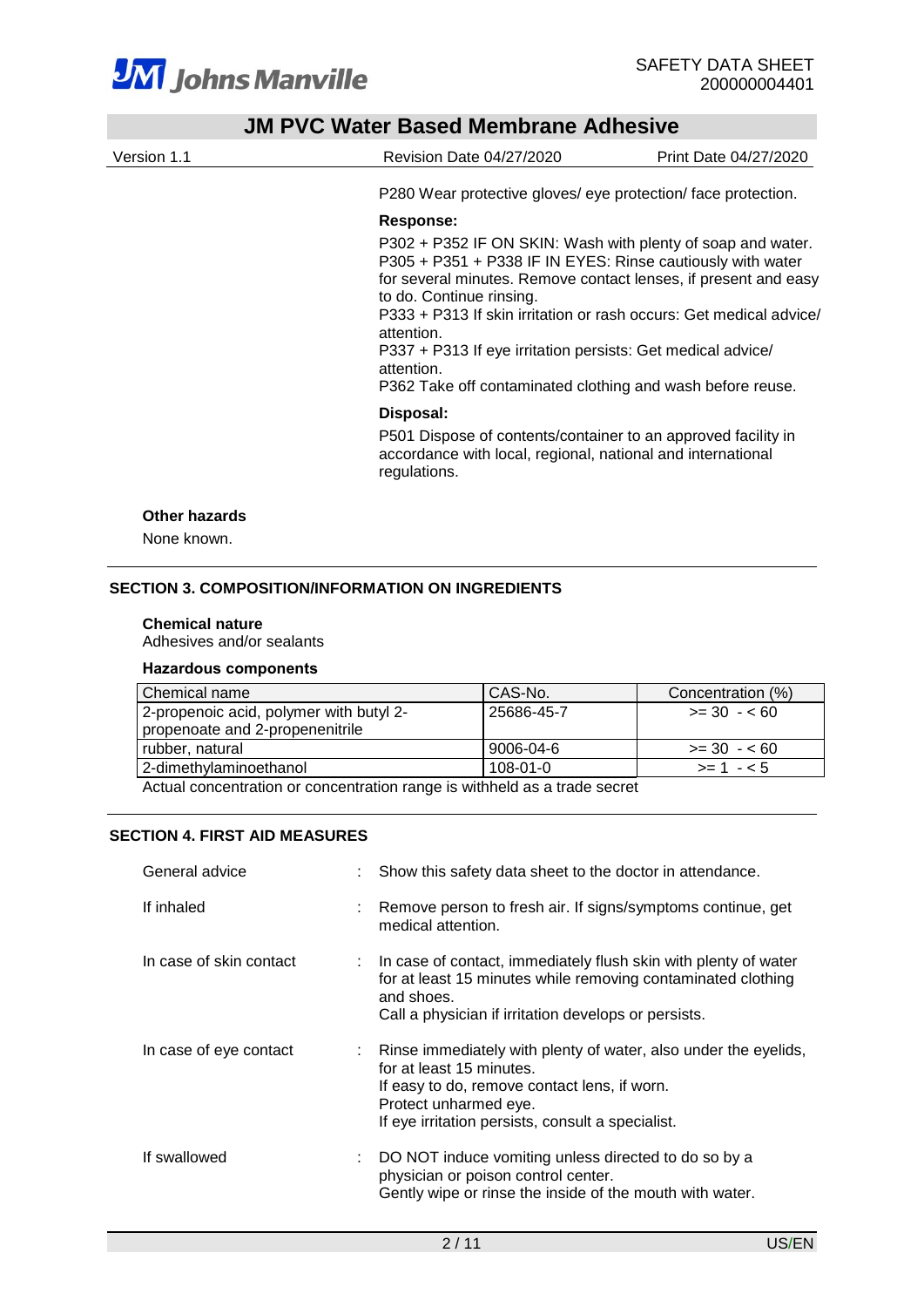

| Version 1.1                                                       |                                                                                                                                          | Revision Date 04/27/2020                                                                      | Print Date 04/27/2020 |
|-------------------------------------------------------------------|------------------------------------------------------------------------------------------------------------------------------------------|-----------------------------------------------------------------------------------------------|-----------------------|
|                                                                   | Never give anything by mouth to an unconscious person.<br>If symptoms persist, call a physician or Poison Control Centre<br>immediately. |                                                                                               |                       |
| Most important symptoms<br>and effects, both acute and<br>delayed |                                                                                                                                          | Causes skin irritation.<br>May cause an allergic skin reaction.<br>Causes serious eye damage. |                       |

## **SECTION 5. FIREFIGHTING MEASURES**

| Suitable extinguishing media :                     |    | Water spray<br>Carbon dioxide (CO2)<br>Foam<br>Dry chemical<br><b>Halons</b>                                                                                                                                                        |
|----------------------------------------------------|----|-------------------------------------------------------------------------------------------------------------------------------------------------------------------------------------------------------------------------------------|
| Unsuitable extinguishing<br>media                  | ÷. | Water spray jet                                                                                                                                                                                                                     |
| Hazardous combustion<br>products                   |    | carbon oxides<br>nitrogen oxides<br>Ammonia                                                                                                                                                                                         |
| Specific extinguishing<br>methods                  |    | Use extinguishing measures that are appropriate to local<br>circumstances and the surrounding environment.<br>Use water spray to cool unopened containers.<br>Remove undamaged containers from fire area if it is safe to do<br>SO. |
| Further information                                |    | Standard procedure for chemical fires.<br>Prevent fire extinguishing water from contaminating surface<br>water or the ground water system.                                                                                          |
| Special protective equipment :<br>for firefighters |    | In the event of fire, wear self-contained breathing apparatus.                                                                                                                                                                      |

## **SECTION 6. ACCIDENTAL RELEASE MEASURES**

| Personal precautions,<br>protective equipment and<br>emergency procedures | : Evacuate personnel to safe areas.<br>Refer to protective measures listed in sections 7 and 8.                                                                  |
|---------------------------------------------------------------------------|------------------------------------------------------------------------------------------------------------------------------------------------------------------|
| Methods and materials for<br>containment and cleaning up                  | : Soak up with inert absorbent material (e.g. sand, silica gel,<br>acid binder, universal binder, sawdust).<br>Keep in suitable, closed containers for disposal. |

### **SECTION 7. HANDLING AND STORAGE**

| Advice on protection against<br>fire and explosion | : Normal measures for preventive fire protection. |
|----------------------------------------------------|---------------------------------------------------|
| Advice on safe handling                            | : For personal protection see section 8.          |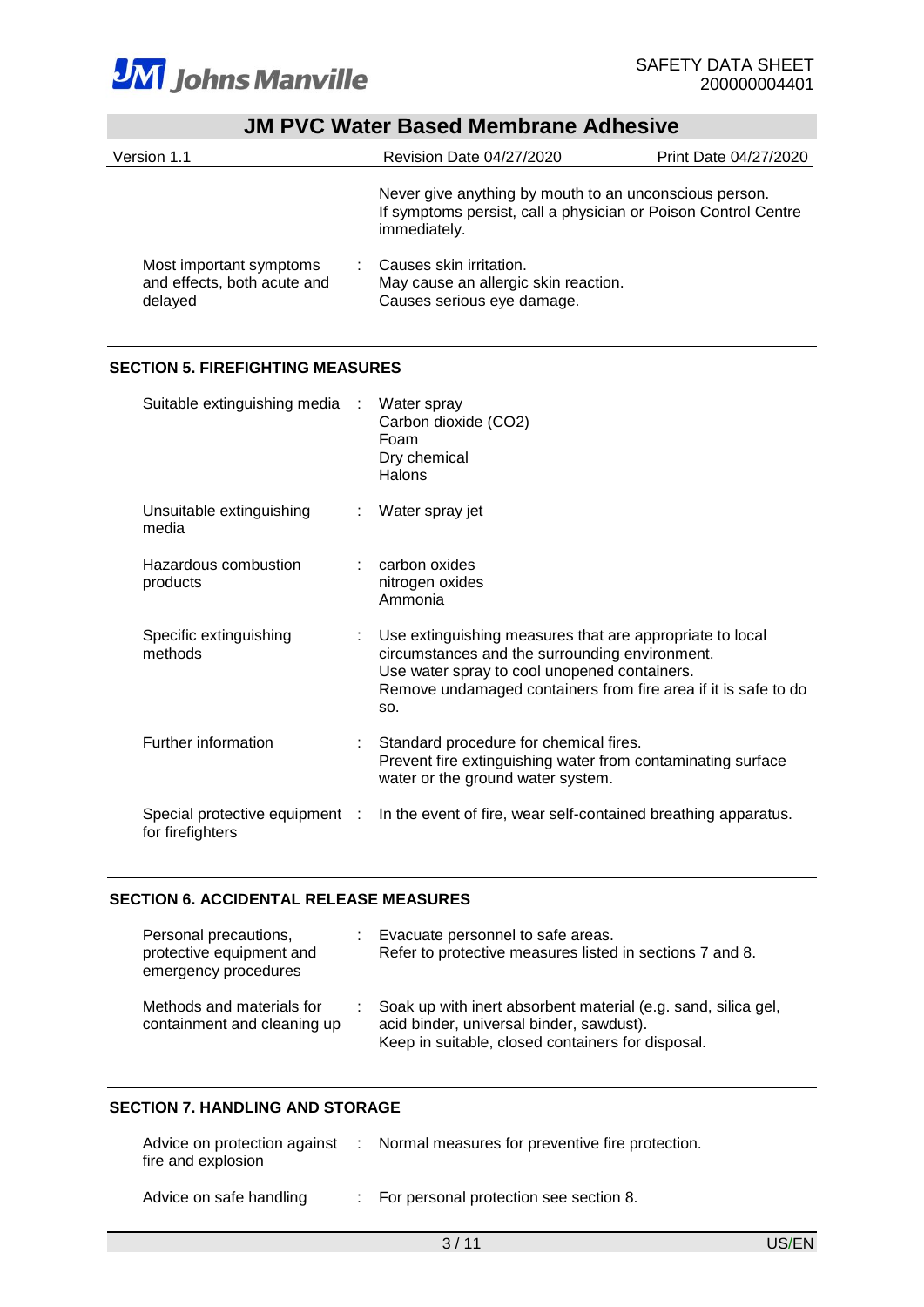

| JIVI F VU VVALGI DASGU IVIGIIIDI AIIG AUIIGSIVG |  |                                                                               |                       |  |  |
|-------------------------------------------------|--|-------------------------------------------------------------------------------|-----------------------|--|--|
| Version 1.1                                     |  | Revision Date 04/27/2020                                                      | Print Date 04/27/2020 |  |  |
|                                                 |  | Smoking, eating and drinking should be prohibited in the<br>application area. |                       |  |  |
| Conditions for safe storage                     |  | Perishable if frozen.                                                         |                       |  |  |
| Materials to avoid                              |  | : No materials to be especially mentioned.                                    |                       |  |  |
| Storage period                                  |  | 12 Months                                                                     |                       |  |  |
| Further information on<br>storage stability     |  | Do not freeze.                                                                |                       |  |  |

# **SECTION 8. EXPOSURE CONTROLS/PERSONAL PROTECTION**

| Components                    | CAS-No.             | Value type<br>(Form of<br>exposure)                       | Control<br>parameters /<br>Permissible<br>concentration                                                                                                                                                                                                                                            | <b>Basis</b> |  |  |
|-------------------------------|---------------------|-----------------------------------------------------------|----------------------------------------------------------------------------------------------------------------------------------------------------------------------------------------------------------------------------------------------------------------------------------------------------|--------------|--|--|
| rubber, natural               | 9006-04-6           | <b>TWA</b><br>(inhalable<br>fraction)                     | $0.0001$ mg/m <sup>3</sup><br>(inhalable<br>allergenic<br>proteins)                                                                                                                                                                                                                                | <b>ACGIH</b> |  |  |
| Personal protective equipment |                     |                                                           |                                                                                                                                                                                                                                                                                                    |              |  |  |
| Respiratory protection        | required.           |                                                           | No personal respiratory protective equipment normally<br>When workers are facing concentrations above the exposure<br>limit they must use appropriate certified respirators.                                                                                                                       |              |  |  |
| Hand protection<br>Material   | Protective gloves   |                                                           |                                                                                                                                                                                                                                                                                                    |              |  |  |
| Remarks                       |                     |                                                           | Please observe the instructions regarding permeability and<br>breakthrough time which are provided by the supplier of the<br>gloves. Also take into consideration the specific local<br>conditions under which the product is used, such as the<br>danger of cuts, abrasion, and the contact time. |              |  |  |
| Eye protection                |                     | Wear safety glasses with side shields or goggles.         |                                                                                                                                                                                                                                                                                                    |              |  |  |
| Skin and body protection      | pants.              | Wear protective clothing, such as long-sleeved shirts and |                                                                                                                                                                                                                                                                                                    |              |  |  |
| Hygiene measures              | practice.<br>place. |                                                           | Handle in accordance with good industrial hygiene and safety<br>Written instructions for handling must be available at the work                                                                                                                                                                    |              |  |  |

#### **Components with workplace control parameters**

# **SECTION 9. PHYSICAL AND CHEMICAL PROPERTIES**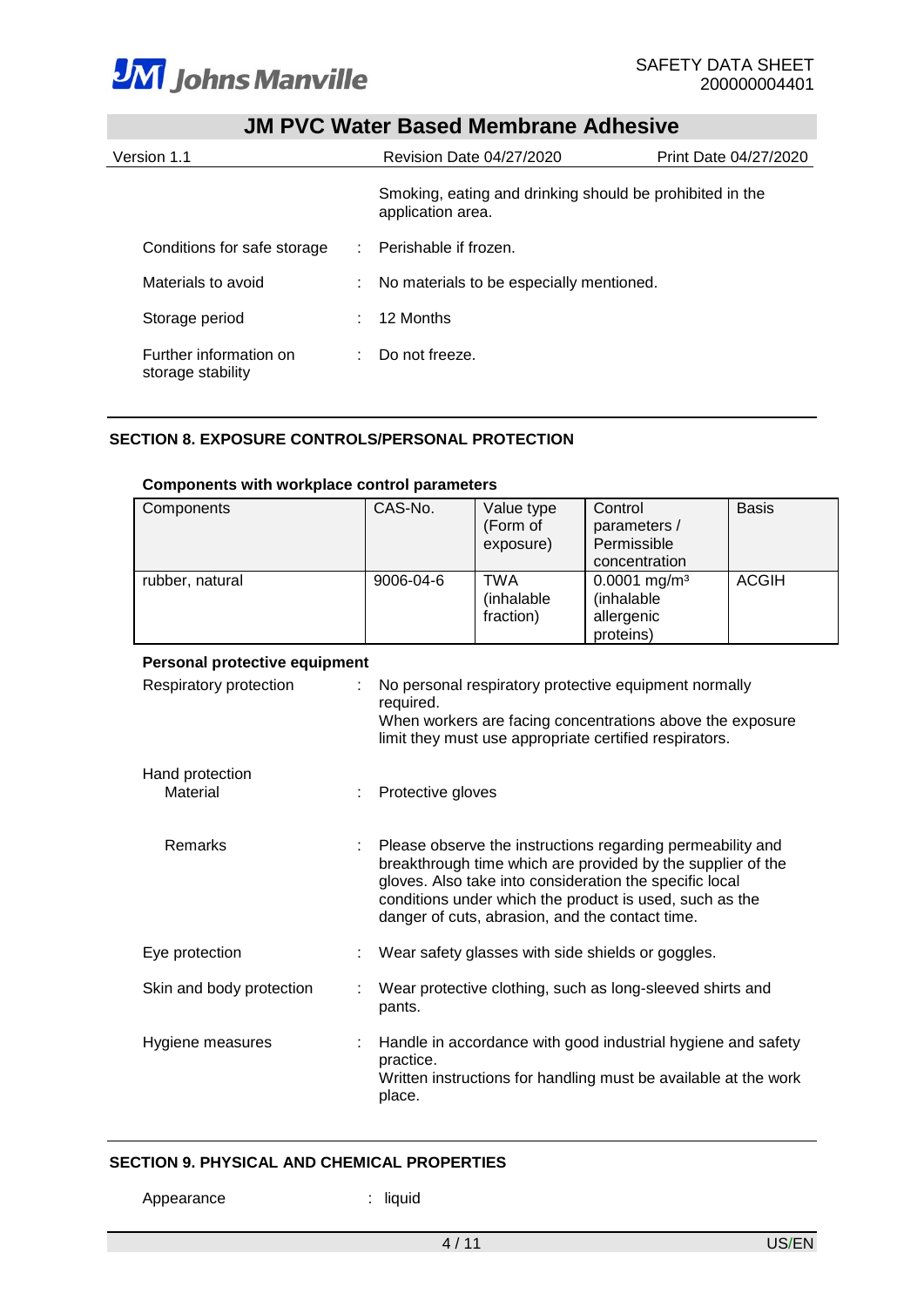

| Version 1.1                                | Revision Date 04/27/2020   | Print Date 04/27/2020 |
|--------------------------------------------|----------------------------|-----------------------|
|                                            |                            |                       |
| Colour                                     | light blue<br>t            |                       |
| Odour                                      | slight, ammoniacal         |                       |
| <b>Odour Threshold</b>                     | No data available          |                       |
| pH                                         | $10 - 11$<br>÷             |                       |
| Melting point/freezing point               | $\therefore$ ca. 0 °C      |                       |
| Boiling point/boiling range                | 100 °C<br>÷.               |                       |
| Flash point                                | does not flash             |                       |
| Evaporation rate                           | No data available          |                       |
| Flammability (solid, gas)                  | No data available          |                       |
| Upper explosion limit                      | Not applicable<br>÷        |                       |
| Lower explosion limit                      | Not applicable<br>÷        |                       |
| Vapour pressure                            | No data available          |                       |
| Relative vapour density                    | No data available          |                       |
| Relative density                           | No data available          |                       |
| Density                                    | $0.99$ g/cm <sup>3</sup>   |                       |
| Solubility(ies)<br>Water solubility        | soluble<br>÷               |                       |
| Solubility in other solvents               | : No data available        |                       |
| Partition coefficient: n-<br>octanol/water | No data available          |                       |
| Auto-ignition temperature                  | : No data available        |                       |
| Thermal decomposition                      | No data available          |                       |
| Viscosity<br>Viscosity, dynamic            | 10,000 - 15,000 mPa.s<br>÷ |                       |
| Viscosity, kinematic                       | No data available          |                       |

# **SECTION 10. STABILITY AND REACTIVITY**

| Reactivity               | : No dangerous reaction known under conditions of normal use. |
|--------------------------|---------------------------------------------------------------|
| Chemical stability       | : Stable under normal conditions.                             |
| Possibility of hazardous | : Stable under recommended storage conditions.                |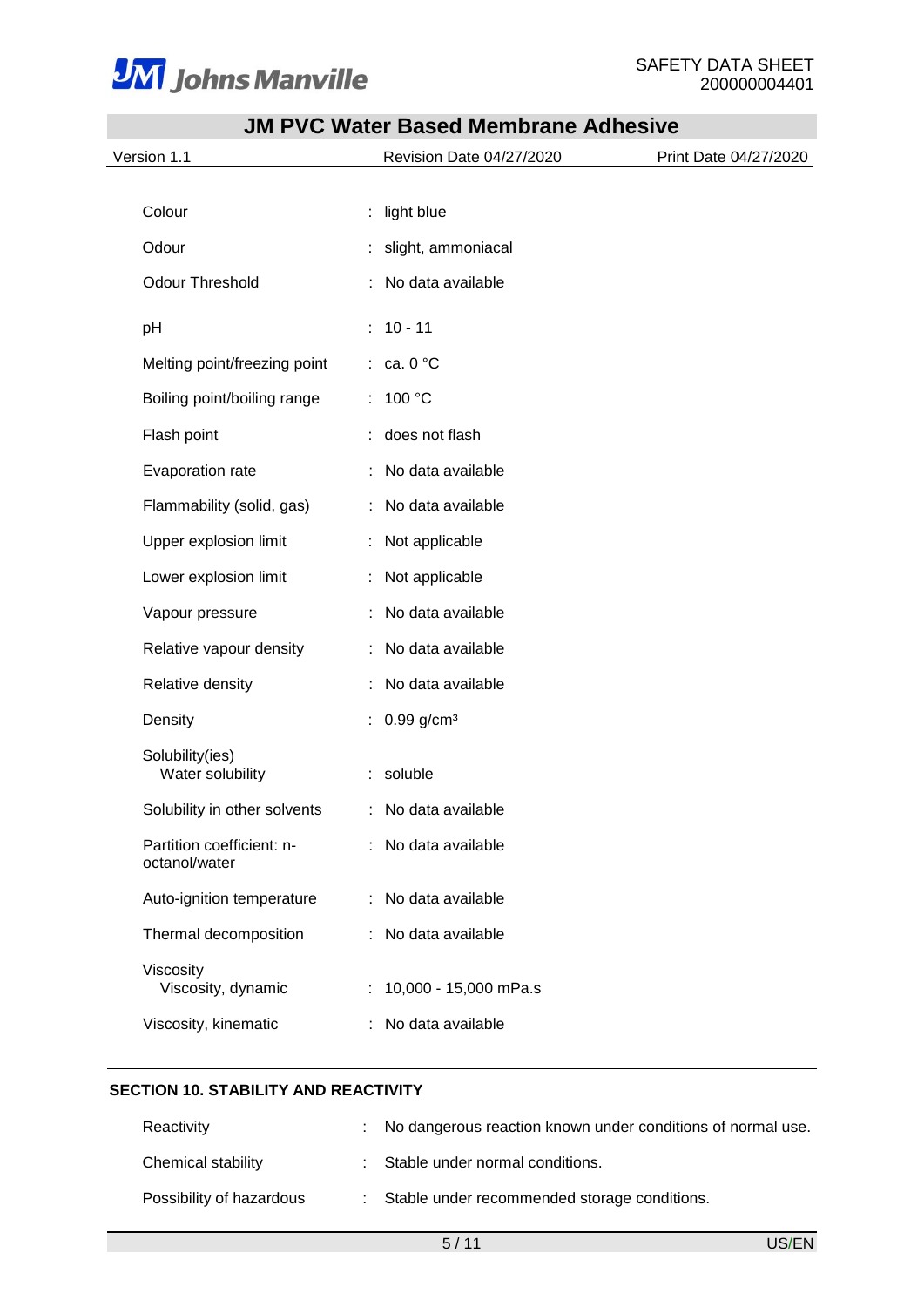

| JM PVC Water Based Membrane Adhesive |  |                                       |                       |
|--------------------------------------|--|---------------------------------------|-----------------------|
| Version 1.1                          |  | <b>Revision Date 04/27/2020</b>       | Print Date 04/27/2020 |
| reactions                            |  | No hazards to be specially mentioned. |                       |
| Conditions to avoid                  |  | No data available                     |                       |
| Incompatible materials               |  | No data available                     |                       |
| Hazardous decomposition<br>products  |  | No data available                     |                       |

# **SECTION 11. TOXICOLOGICAL INFORMATION**

# **Acute toxicity**

Not classified based on available information.

| <b>Product:</b>                                |                                                                                                                                                                                                                          |
|------------------------------------------------|--------------------------------------------------------------------------------------------------------------------------------------------------------------------------------------------------------------------------|
| Acute oral toxicity                            | : Acute toxicity estimate : $> 5,000$ mg/kg<br>Method: Calculation method                                                                                                                                                |
| Acute inhalation toxicity                      | : Acute toxicity estimate : $> 40$ mg/l<br>Exposure time: 4 h<br>Test atmosphere: vapour<br>Method: Calculation method                                                                                                   |
| Acute dermal toxicity                          | : Acute toxicity estimate : $>$ 5,000 mg/kg<br>Method: Calculation method                                                                                                                                                |
| <b>Acute toxicity</b>                          |                                                                                                                                                                                                                          |
| <b>Components:</b>                             |                                                                                                                                                                                                                          |
| 2-dimethylaminoethanol:<br>Acute oral toxicity | : LD50 (Rat, male and female): $1,182.7$ mg/kg<br>Method: OECD Test Guideline 401<br>GLP: yes                                                                                                                            |
| Acute inhalation toxicity                      | : LC50 (Rat, male and female): $1,641$ mg/l<br>Exposure time: 4 h<br>Test atmosphere: vapour<br>Method: OECD Test Guideline 403<br>GLP: no<br>Assessment: The component/mixture is toxic after short term<br>inhalation. |
| Acute dermal toxicity                          | : LD50 (Rabbit, male): $1,219$ mg/kg<br>Method: OECD Test Guideline 402<br>GLP: no                                                                                                                                       |

#### **Skin corrosion/irritation**

# **Components:**

**2-propenoic acid, polymer with butyl 2-propenoate and 2-propenenitrile:** Result: irritating

# **Skin corrosion/irritation 2-dimethylaminoethanol:**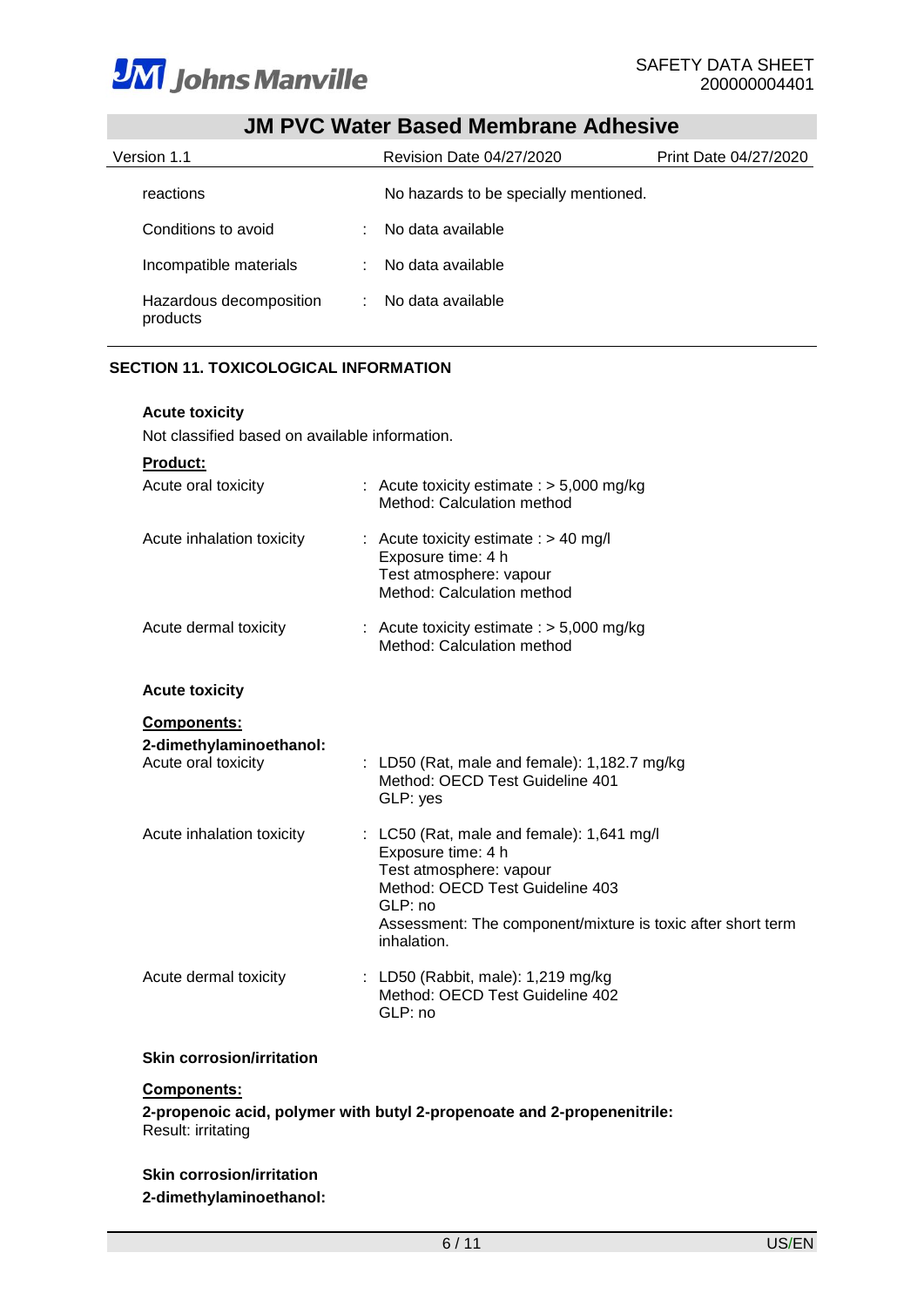

Version 1.1 Revision Date 04/27/2020 Print Date 04/27/2020

Species: Rabbit Method: OECD Test Guideline 404 Result: Corrosive after 3 minutes to 1 hour of exposure GLP: yes

## **Serious eye damage/eye irritation**

Causes serious eye damage.

#### **Product:**

Result: irritating

#### **Serious eye damage/eye irritation**

#### **Components:**

**2-propenoic acid, polymer with butyl 2-propenoate and 2-propenenitrile:** Result: irritating

#### **Serious eye damage/eye irritation**

**2-dimethylaminoethanol:** Species: Rabbit Result: Irreversible effects on the eye Method: OECD Test Guideline 405 GLP: no

Respiratory sensitisation: Not classified based on available information.

#### **Respiratory or skin sensitisation**

# **Components:**

**rubber, natural:** Exposure routes: Skin contact Result: Probability or evidence of skin sensitisation in humans Remarks: largely based on human evidence

# **Respiratory or skin sensitisation**

| 2-dimethylaminoethanol:<br><b>IARC</b> | No component of this product present at levels greater than or<br>equal to 0.1% is identified as probable, possible or confirmed<br>human carcinogen by IARC.                                                |
|----------------------------------------|--------------------------------------------------------------------------------------------------------------------------------------------------------------------------------------------------------------|
| <b>ACGIH</b>                           | No component of this product present at levels greater than or<br>equal to 0.1% is identified as a carcinogen or potential<br>carcinogen by ACGIH.                                                           |
| <b>OSHA</b>                            | No component of this product present at levels greater than or<br>equal to 0.1% is identified as a carcinogen or potential<br>carcinogen by OSHA (29 CFR 1910 Subpart Z, Toxic and<br>Hazardous Substances). |
| <b>NTP</b>                             | No component of this product present at levels greater than or<br>equal to 0.1% is identified as a known or anticipated carcinogen<br>by NTP.                                                                |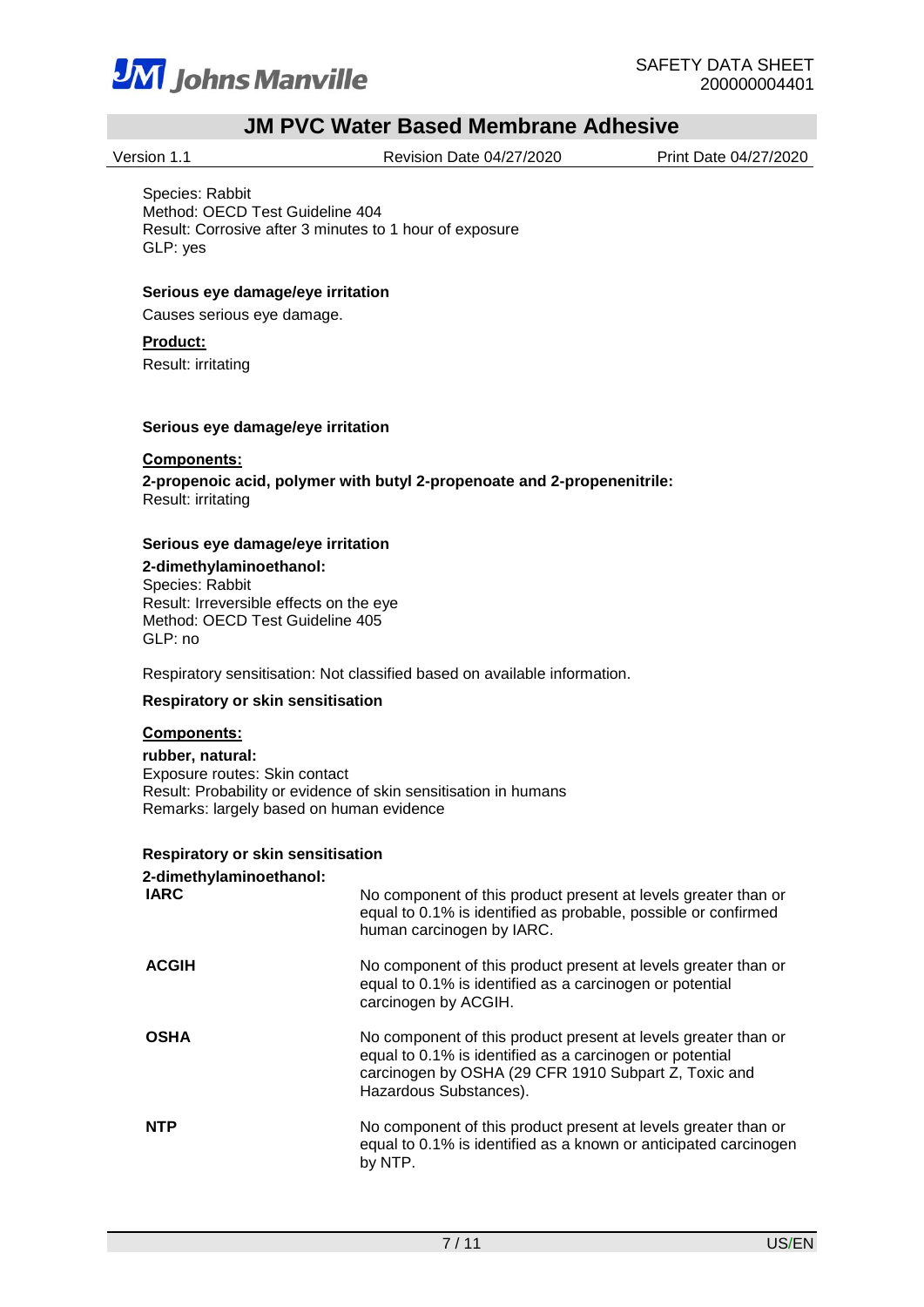

Version 1.1 Revision Date 04/27/2020 Print Date 04/27/2020

## **STOT - single exposure**

#### **Components:**

**2-dimethylaminoethanol:** Exposure routes: Inhalation

Target Organs: Respiratory system Assessment: May cause respiratory irritation.

## **Aspiration toxicity**

Not classified based on available information.

#### **Further information**

**Product:**

Remarks: No data available

### **SECTION 12. ECOLOGICAL INFORMATION**

#### **Ecotoxicity**

## **Product:**

| <b>Ecotoxicology Assessment</b> |                                                  |
|---------------------------------|--------------------------------------------------|
| Chronic aquatic toxicity        | Toxic to aquatic life with long lasting effects. |

## **Components:**

| 2-dimethylaminoethanol:                                  |                                                                                                                                                                                                                    |
|----------------------------------------------------------|--------------------------------------------------------------------------------------------------------------------------------------------------------------------------------------------------------------------|
| Toxicity to fish                                         | : LC50 (Leuciscus idus (Golden orfe)): 146.63 mg/l<br>End point: mortality<br>Exposure time: 96 h<br>Test Type: static test<br>Analytical monitoring: no<br>Method: DIN 38412<br>GLP: no                           |
| Toxicity to daphnia and other :<br>aquatic invertebrates | EC50 (Daphnia magna (Water flea)): 98.37 mg/l<br>End point: mortality<br>Exposure time: 48 h<br>Test Type: static test<br>Analytical monitoring: no<br>Method: Regulation (EC) No. 440/2008, Annex, C.2<br>GLP: no |
| Toxicity to algae                                        | : EC50 (Desmodesmus subspicatus (green algae)): 66.08 mg/l<br>Exposure time: 72 h<br>Test Type: static test                                                                                                        |
| Toxicity to fish (Chronic<br>toxicity)                   | : Chronic Toxicity Value: 239.187 mg/l<br>Remarks: The value is given based on a SAR/AAR approach<br>using OECD Toolbox, DEREK, VEGA QSAR models<br>(CAESAR models), etc.                                          |
| Toxicity to daphnia and other                            | Chronic Toxicity Value (Daphnia sp. (water flea)): 7.253 mg/l                                                                                                                                                      |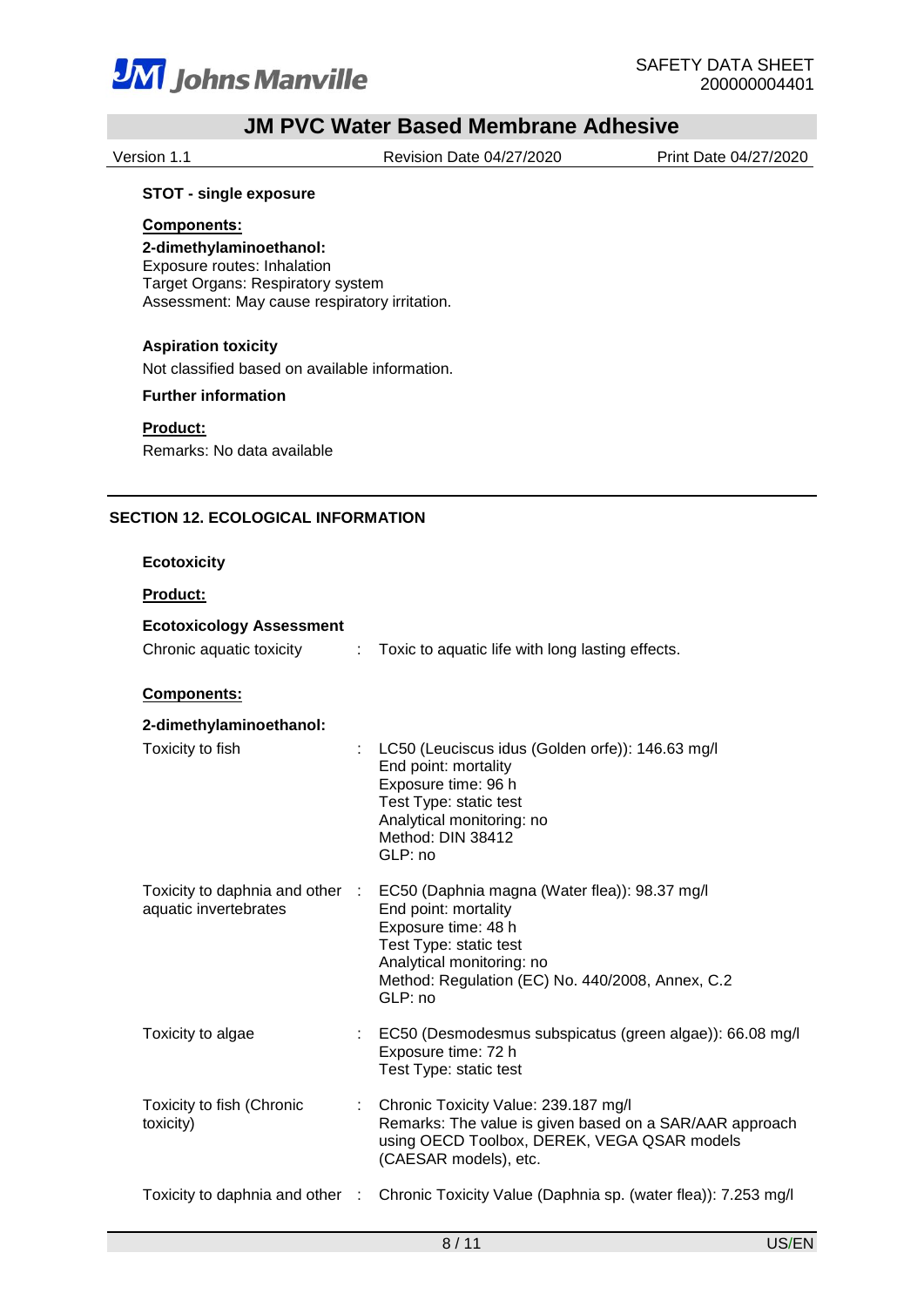

|                                                   | <b>JM PVC Water Based Membrane Adhesive</b>                                                                                                                                                                                                                                                                                          |                       |
|---------------------------------------------------|--------------------------------------------------------------------------------------------------------------------------------------------------------------------------------------------------------------------------------------------------------------------------------------------------------------------------------------|-----------------------|
| Version 1.1                                       | Revision Date 04/27/2020                                                                                                                                                                                                                                                                                                             | Print Date 04/27/2020 |
| aquatic invertebrates<br>(Chronic toxicity)       | Remarks: The value is given based on a SAR/AAR approach<br>using OECD Toolbox, DEREK, VEGA QSAR models<br>(CAESAR models), etc.                                                                                                                                                                                                      |                       |
| <b>Persistence and degradability</b>              |                                                                                                                                                                                                                                                                                                                                      |                       |
| <b>Components:</b>                                |                                                                                                                                                                                                                                                                                                                                      |                       |
| 2-dimethylaminoethanol:<br>Biodegradability<br>t. | aerobic<br>Concentration: 100 mg/l<br>Result: Readily biodegradable.                                                                                                                                                                                                                                                                 |                       |
|                                                   | Biodegradation: 60.5 %<br>Exposure time: 14 d<br>Method: OECD Test Guideline 301C                                                                                                                                                                                                                                                    |                       |
| <b>Bioaccumulative potential</b>                  |                                                                                                                                                                                                                                                                                                                                      |                       |
| Components:                                       |                                                                                                                                                                                                                                                                                                                                      |                       |
| 2-dimethylaminoethanol:                           |                                                                                                                                                                                                                                                                                                                                      |                       |
| Partition coefficient: n-<br>octanol/water        | : $log Pow: -0.55 (23 °C)$                                                                                                                                                                                                                                                                                                           |                       |
| <b>Mobility in soil</b>                           |                                                                                                                                                                                                                                                                                                                                      |                       |
| No data available                                 |                                                                                                                                                                                                                                                                                                                                      |                       |
| Other adverse effects                             |                                                                                                                                                                                                                                                                                                                                      |                       |
| <u>Product:</u>                                   |                                                                                                                                                                                                                                                                                                                                      |                       |
| Ozone-Depletion Potential                         | Regulation: 40 CFR Protection of Environment; Part 82<br>Protection of Stratospheric Ozone - CAA Section 602 Class I<br><b>Substances</b><br>Remarks: This product neither contains, nor was<br>manufactured with a Class I or Class II ODS as defined by the<br>U.S. Clean Air Act Section 602 (40 CFR 82, Subpt. A, App.A +<br>B). |                       |
| Additional ecological<br>information              | No data available                                                                                                                                                                                                                                                                                                                    |                       |

# **SECTION 13. DISPOSAL CONSIDERATIONS**

| <b>Disposal methods</b> |                                                                                                                                         |
|-------------------------|-----------------------------------------------------------------------------------------------------------------------------------------|
| Waste from residues     | Dispose of contents/container to an approved facility in<br>accordance with local, regional, national and international<br>regulations. |
| Contaminated packaging  | Packaging that is not properly emptied must be disposed of as<br>the unused product.                                                    |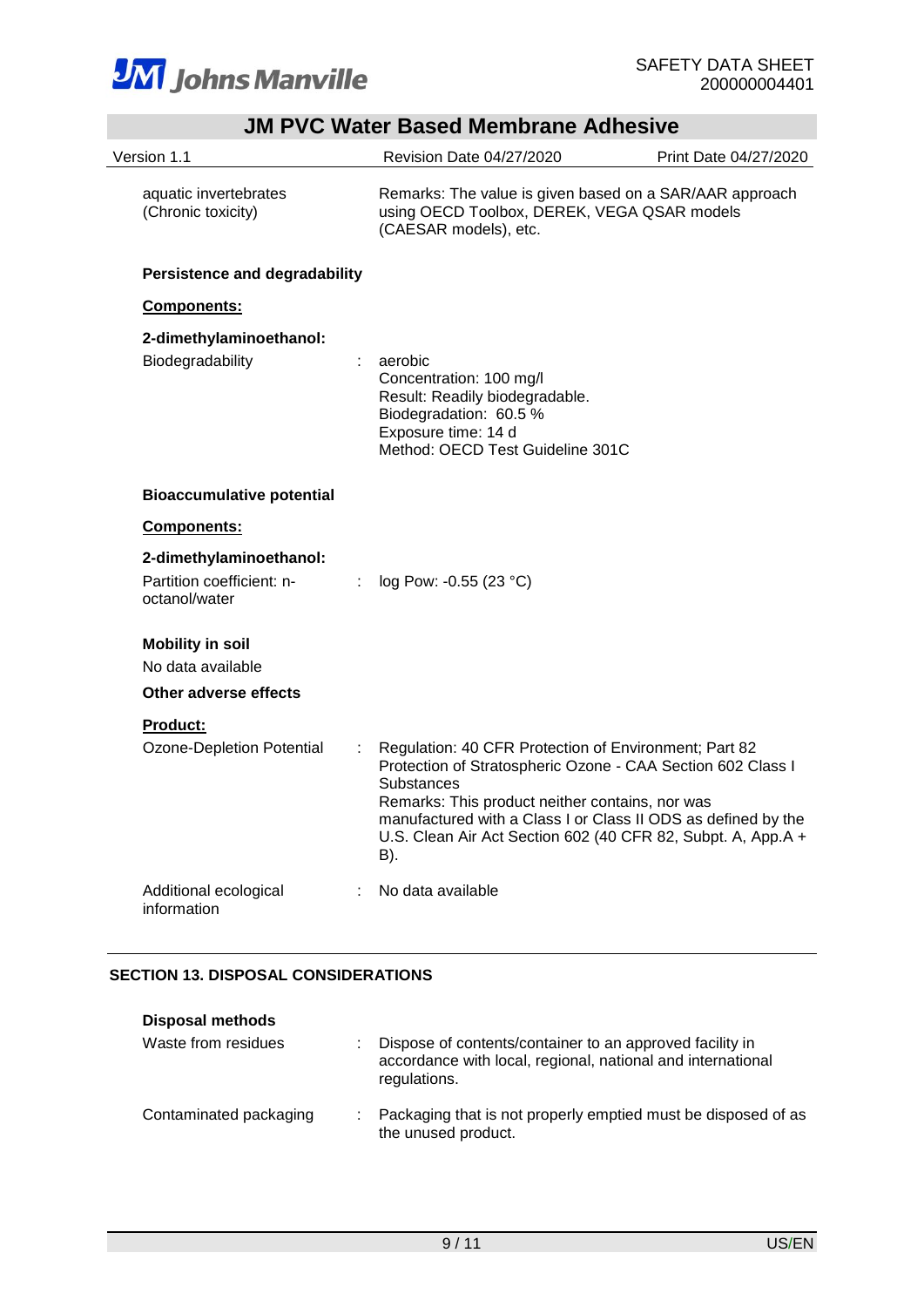

Version 1.1 Revision Date 04/27/2020 Print Date 04/27/2020

#### **SECTION 14. TRANSPORT INFORMATION**

#### **International transport regulations**

Land transport USDOT: Not classified as a dangerous good under transport regulations TDG: Not classified as a dangerous good under transport regulations

Sea transport IMDG: Not classified as a dangerous good under transport regulations

Air transport IATA/ICAO: Not classified as a dangerous good under transport regulations

#### **SECTION 15. REGULATORY INFORMATION**

| <b>TSCA list</b>                                                                                      |                                                                              |
|-------------------------------------------------------------------------------------------------------|------------------------------------------------------------------------------|
| TSCA - 5(a) Significant New Use Rule List of<br>Chemicals                                             | No substances are subject to a<br>Significant New Use Rule.                  |
| U.S. Toxic Substances Control Act (TSCA) Section<br>12(b) Export Notification (40 CFR 707, Subpart D) | No substances are subject to TSCA<br>12(b) export notification requirements. |

#### **EPCRA - Emergency Planning and Community Right-to-Know Act**

#### **CERCLA Reportable Quantity**

This material does not contain any components with a CERCLA RQ.

## **SARA 304 Extremely Hazardous Substances Reportable Quantity**

This material does not contain any components with a section 304 EHS RQ.

| SARA 311/312 Hazards | : Respiratory or skin sensitisation<br>Skin corrosion or irritation<br>Serious eye damage or eye irritation                                                                               |
|----------------------|-------------------------------------------------------------------------------------------------------------------------------------------------------------------------------------------|
| <b>SARA 302</b>      | : This material does not contain any components with a section<br>302 EHS TPQ.                                                                                                            |
| <b>SARA 313</b>      | : This material does not contain any chemical components with<br>known CAS numbers that exceed the threshold (De Minimis)<br>reporting levels established by SARA Title III, Section 313. |

#### **Clean Air Act**

This product does not contain any hazardous air pollutants (HAP), as defined by the U.S. Clean Air Act Section 112 (40 CFR 61).

This product does not contain any chemicals listed under the U.S. Clean Air Act Section 112(r) for Accidental Release Prevention (40 CFR 68.130, Subpart F).

This product does not contain any chemicals listed under the U.S. Clean Air Act Section 111 SOCMI Intermediate or Final VOC's (40 CFR 60.489).